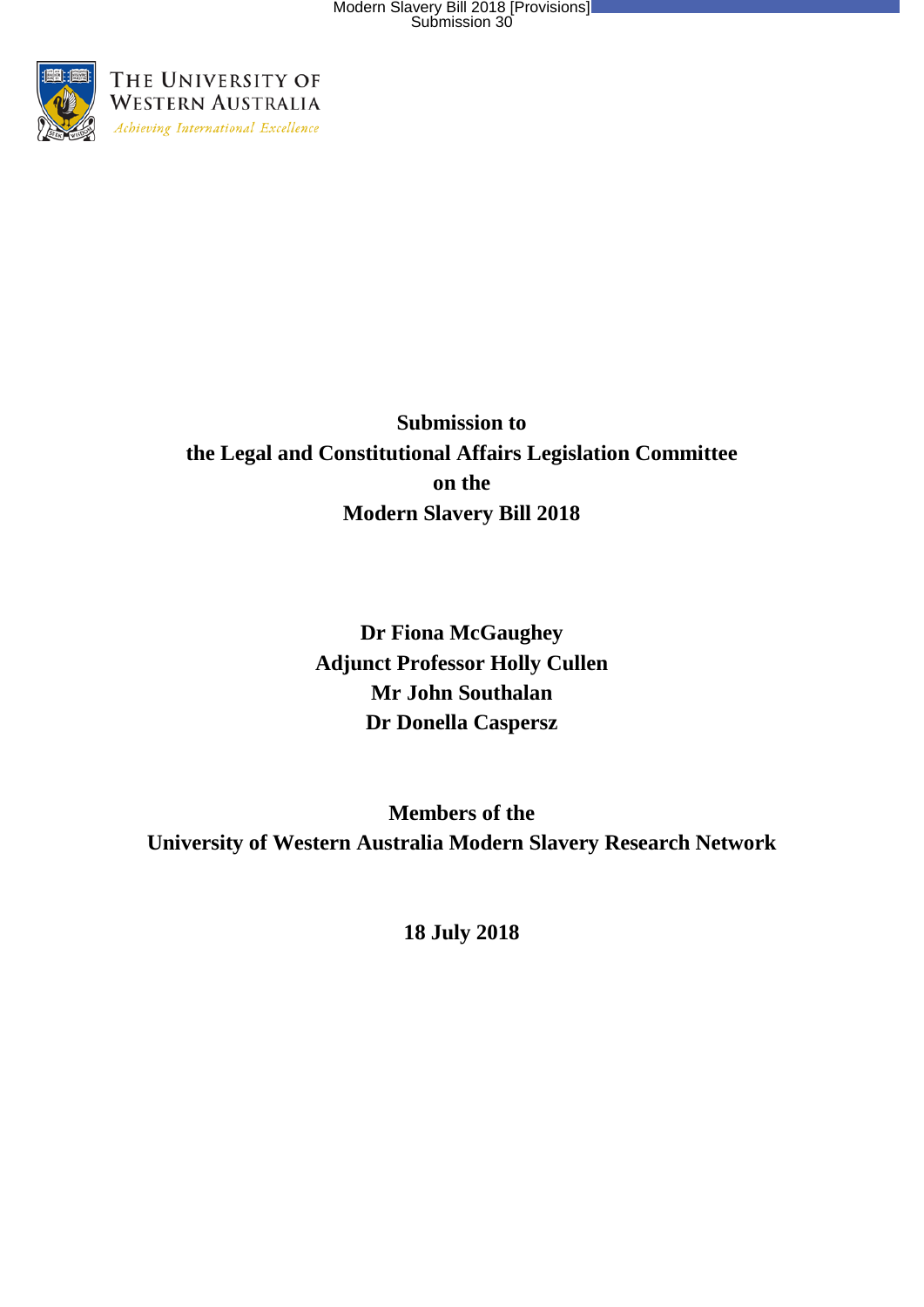### **Contents**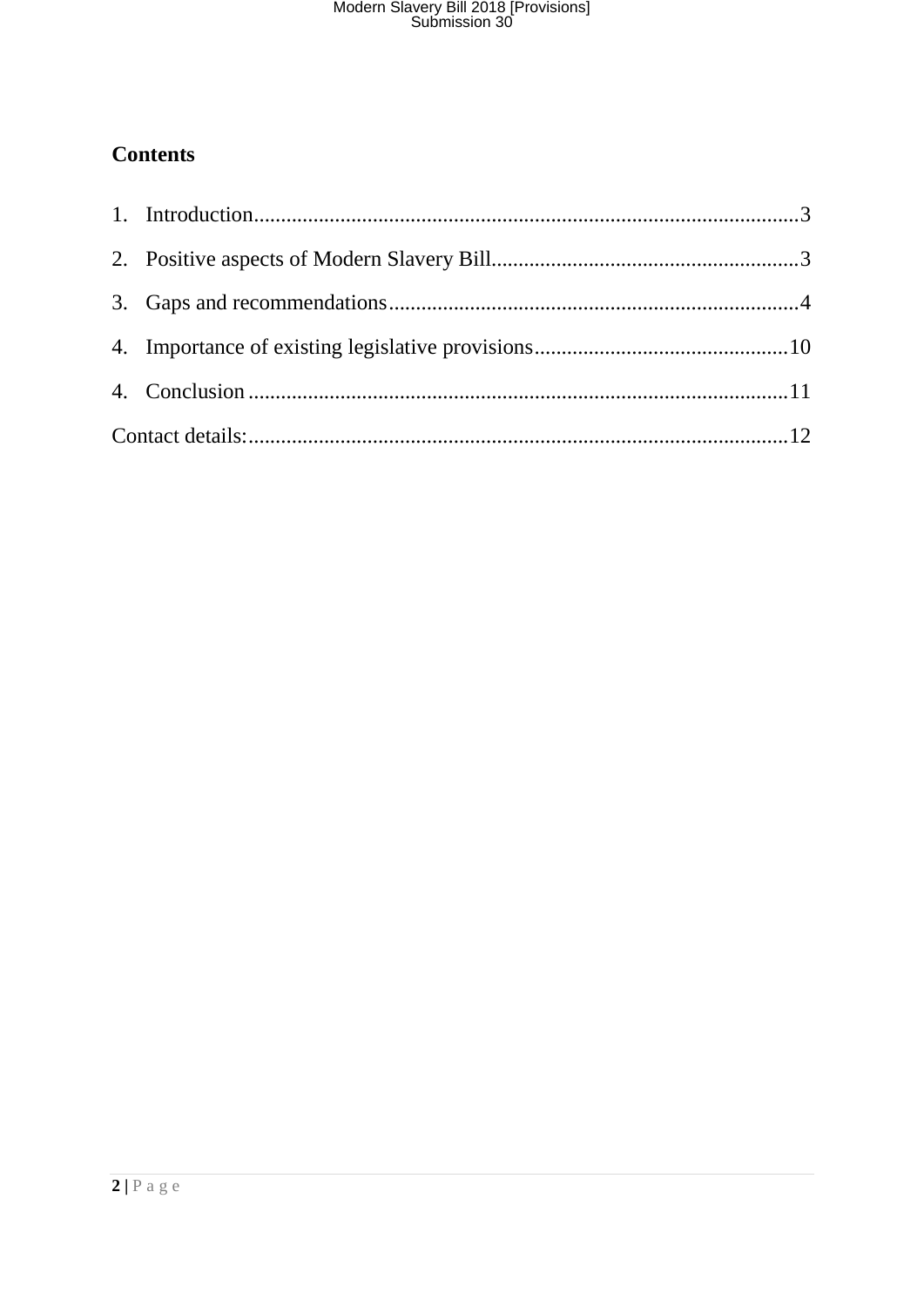#### **1. Introduction**

<span id="page-2-0"></span>The authors of this submission are academics from University of Western Australia (UWA)'s Faculty of Arts, Business, Law and Education and members of the UWA Modern Slavery Research Network. The UWA Modern Slavery Research Network is an interdisciplinary group with members from across the Faculty, and the University, who share an interest in research on Modern Slavery. This brief submission draws on the expertise of some of our members to inform discussions on the Modern Slavery Bill ('MSB'), drawing on business and legislative developments in Australia and internationally. It identifies positive aspects of the MSB, discusses gaps and makes recommendations.

#### **2. Positive aspects of Modern Slavery Bill**

<span id="page-2-1"></span>We welcome the MSB and see it as a positive development. A Modern Slavery Act ('MSA'), if enacted, would contribute to meeting Australia's international obligations in this area. It has been noted that the introduction of supply chain reporting requirements and other business and human rights initiatives is part of a global trend.<sup>[1](#page-2-2)</sup> Introducing supply chain reporting requirements to respond to modern slavery would place Australia alongside a number of other jurisdictions. This is important as modern slavery is a transnational issue and so international and domestic responses are required. Comparable laws have been introduced in the UK,<sup>[2](#page-2-3)</sup> at European Union level,<sup>[3](#page-2-4)</sup> in California,<sup>[4](#page-2-5)</sup> the United States' in relation to conflict minerals,<sup>[5](#page-2-6)</sup> and Corporate Social Responsibility reporting requirements in Denmark.<sup>[6](#page-2-7)</sup> Eligible Australian companies operating in these jurisdictions are already reporting, most notably under the UK MSA. In Brazil, there is a 'Dirty List' enabling public shaming of businesses using forced labour, and in France a new due diligence law on human rights and the environment for businesses has been introduced.<sup>[7](#page-2-8)</sup> Other European countries are also in the process of developing comparable laws such as the due diligence law on child labour in the Netherlands, $8$  and the proposed responsible business law in Switzerland.<sup>[9](#page-2-10)</sup>

1

<span id="page-2-2"></span><sup>&</sup>lt;sup>1</sup> Fiona McGaughey, 'Australia's Proposed Modern Slavery Act for Business Reporting - Part of an International Trend in Business and Human Rights' (2018) 36(3) *Australian Resources and Energy* 

<span id="page-2-5"></span><span id="page-2-4"></span>

<span id="page-2-3"></span><sup>&</sup>lt;sup>2</sup> Modern Slavery Act 2015 (United Kingdom).<br>
<sup>3</sup> European Union Non-financial Reporting Directive (Directive 2014/95/EU).<br>
<sup>4</sup> California Transparency in Supply Chains Act of 2010, Senate Bill No. 657, Steinberg.<br>
<sup>5</sup> D

<span id="page-2-7"></span><span id="page-2-6"></span><sup>&</sup>lt;sup>6</sup> Act amending the Danish Financial Statement Act (Accounting for CSR in large businesses), adopted by the Danish Parliament on 16 December 2008.

<span id="page-2-8"></span> $<sup>7</sup>$  Loi no. 2017-399 du 27 Mars 2017 relative au devoir de vigilance des sociétés mères et des</sup> entreprises donneuses d'ordre.

<span id="page-2-10"></span><span id="page-2-9"></span><sup>8</sup> <https://www.enact.se/due-diligence-on-child-labour-new-law-in-the-netherlands/> <sup>9</sup> [http://www.bhrinlaw.org/key-developments/64-](http://www.bhrinlaw.org/key-developments/64-switzerland#Parlamentary%20in%20for%20mHRDD)

[switzerland#Parlamentary%20in%20for%20mHRDD](http://www.bhrinlaw.org/key-developments/64-switzerland#Parlamentary%20in%20for%20mHRDD)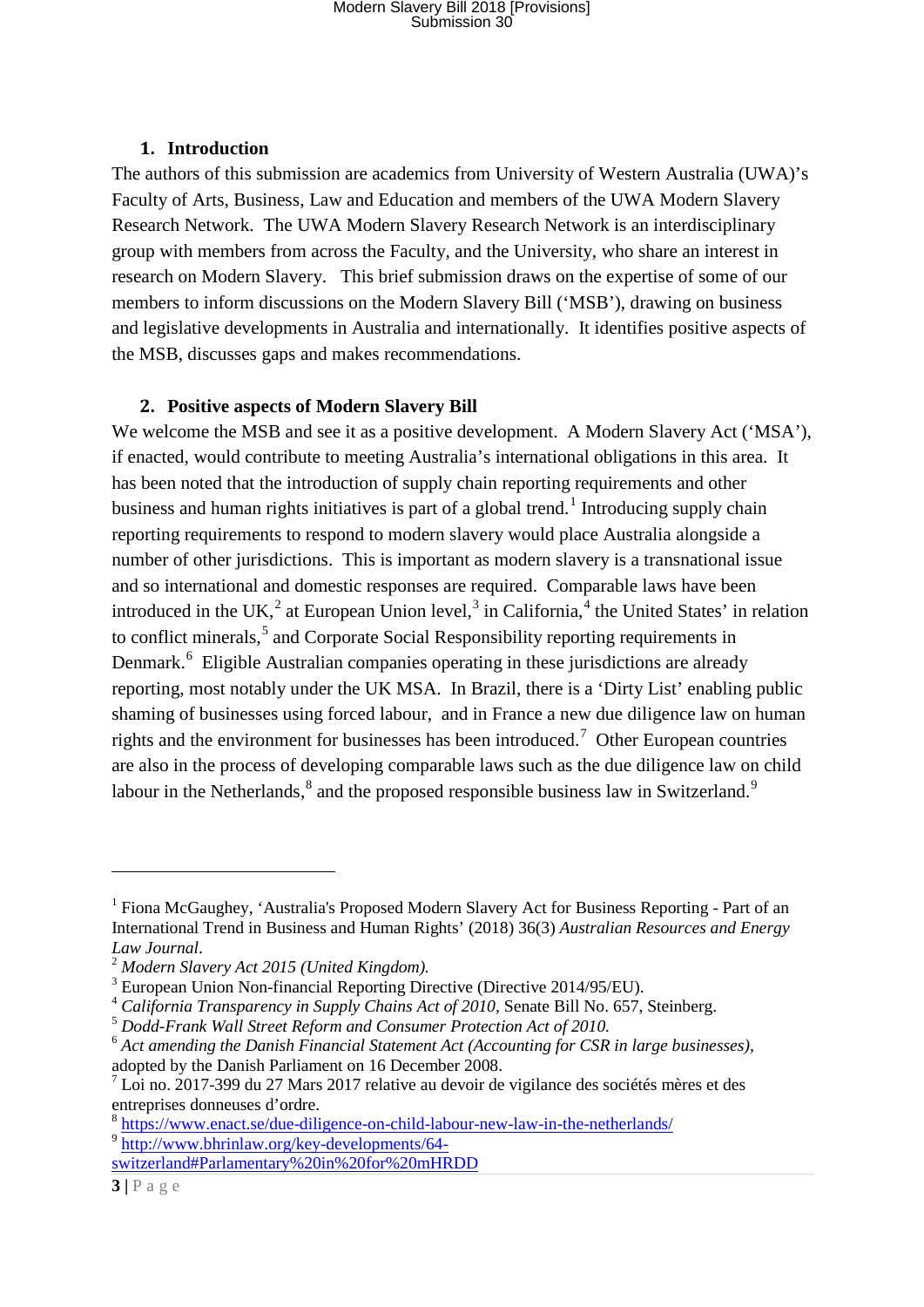The MSB has addressed some of the shortcomings from the UK MSA by including reporting obligations for Commonwealth entities, and a legislated and government-funded repository for the modern slavery statements. These developments are welcomed. The lack of a central government repository for statements was felt to be a weakness of the UK legislation, although one is now managed by an NGO.<sup>[10](#page-3-1)</sup> The MSB proposes that statements will be kept in an online repository that may be accessed by the public. Given the current lack of enforcement mechanisms in the MSB, discussed further below, the ability of civil society, consumers, investors and others to access this information is essential in attempting to hold companies to account. A repository will also facilitate research into modern slavery reporting and could be used to drive improvements and information sharing.

#### **3. Gaps and recommendations**

<span id="page-3-0"></span>As well as the positive aspects of the MSB, noted above, there remain a number of shortcomings.

#### **(a) Enforcement**

A key shortcoming is the general lack of enforcement mechanisms in the MSB. For example, there are currently no penalties for companies that fail to report. Furthermore, unlike the UK, there is no provision for an anti-slavery commissioner who might otherwise help enforce the law. This raises questions about the efficacy of the "mandatory" scheme, which has no consequences for a failure to report. By contrast, the NSW Modern Slavery Act includes both provision for financial penalties for a failure to report and for the appointment of an Anti-Slavery Commissioner. $11$ 

Although business reporting can be an important part of the solution, it is a relatively minor part of the responses required to such a multifaceted issue. The UK Commissioner plays a broad role, beyond enforcement and engagement with businesses, and cognisant of the complex nature of the issue. The Commissioner's five priorities are:

- Victim identification and care:
- Law enforcement and criminal justice;
- Private sector engagement;
- Partnerships; and
- International collaboration.

Therefore, it is clear that although there is allocation in the 2018 budget for a dedicated Modern Slavery Business Engagement Unit within Government, the work of the UK

**.** 

<span id="page-3-1"></span><sup>10</sup> <http://www.modernslaveryregistry.org/>

<span id="page-3-2"></span><sup>&</sup>lt;sup>11</sup> Fiona McGaughey and Justine Nolan, *Modern Slavery Bill a Step in the Right Direction, Now Businesses Must Comply* (The Conversation, 29 June 2018) [https://theconversation.com/modern](https://theconversation.com/modern-slavery-bill-a-step-in-the-right-direction-now-businesses-must-comply-99135)[slavery-bill-a-step-in-the-right-direction-now-businesses-must-comply-99135.](https://theconversation.com/modern-slavery-bill-a-step-in-the-right-direction-now-businesses-must-comply-99135)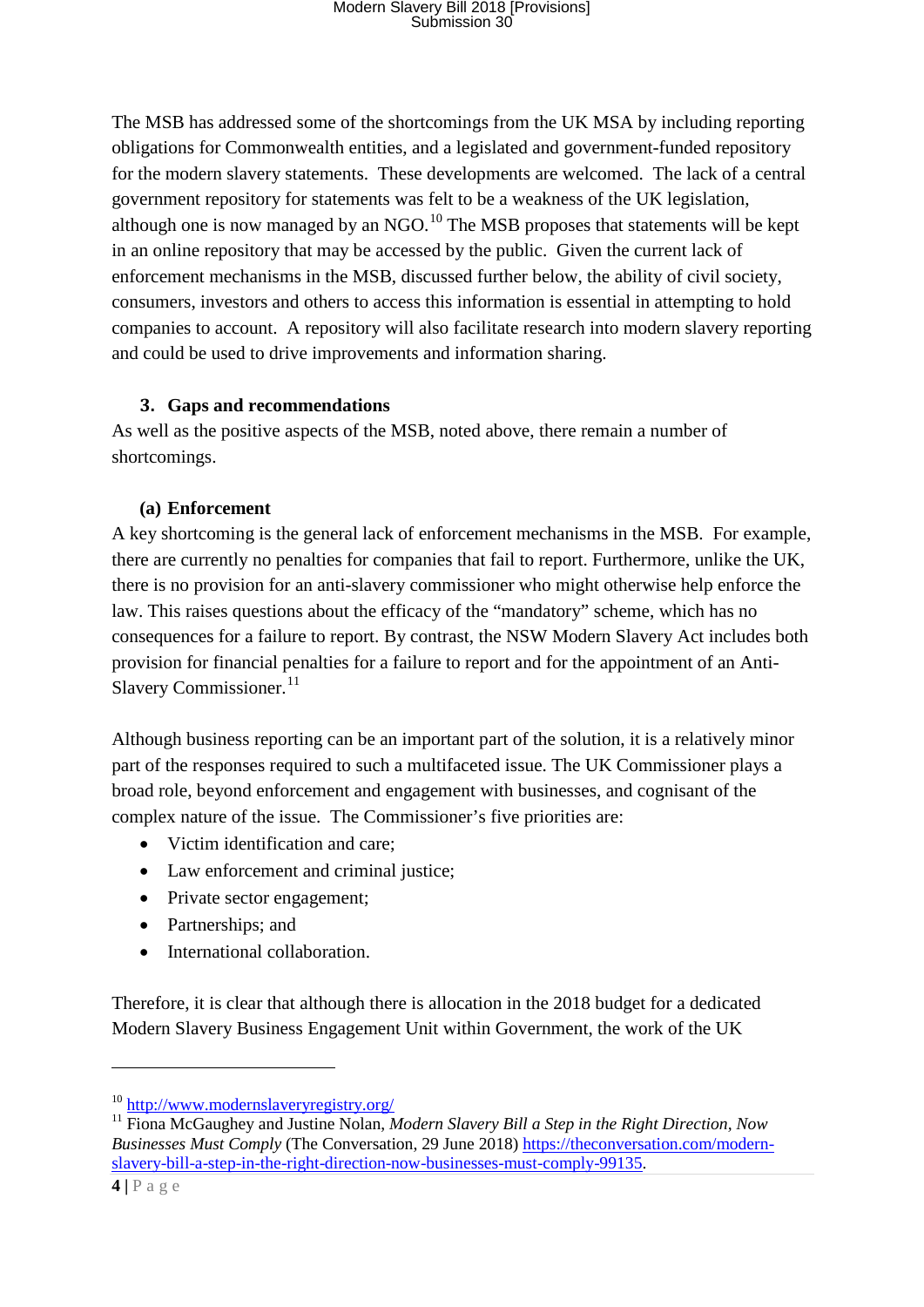Commissioner goes far beyond business engagement. In order for the Australian MSA to be successful, we consider provision for an anti-slavery commissioner to be essential.

Although the availability of a publicly available repository is a positive development, there are some concerns that the Minister's view in the second reading speech that: "Businesses that fail to take action will be penalised by the market and consumers and severely tarnish their reputations" is problematic. Firstly, relying on civil society actors to 'enforce' the laws by using the repository is inadequate. For example, the Australian NGO sector could play an active role this regard but is neither sufficiently funded, nor sufficiently unfettered in its advocacy role to be able to perform this function.<sup>12</sup> Furthermore, for markets, consumers and investors to act, they must be aware of which businesses 'fail to take action'. The MSB needs to be strengthened by indicating those entities which should have reported but have not.

The current bill proposes a Register (cl 18) to contain only the reports ('Modern Slavery Statements') from those entities which have given the Minister their Modern Slavery Statement (per cl 13). The bill indicates which entities are required to give a Modern Slavery Statement (in cl 5), as being those exceeding a minimum consolidated revenue. The Government, through broader financial and annual reporting required to ASIC and the ASX, will know where entities meet these criteria and thus should provide a Modern Slavery Statement. Indeed, the 2017 Parliamentary Committee's report recorded that 'the Government notes it will monitor general compliance with the reporting requirement and entities that do not comply with the reporting requirement may be subject to public criticism'. [13](#page-4-1)

A better approach would simply be for the Register to include some indication of noncompliant entities (together with an option for those entities to provide a short statement explaining their non-compliance). This could work by:

- the Government's databases of company reporting (though ASIC, ASX and others publicly available information) automatically noting where an entity exceeds the threshold for a Modern Slavery Statement;
- the Government's system can then send a notice to the registered office $(r)$  of every such entity, referring to the requirement for a Modern Slavery Statement;
- the notice could inform the entity that if a Modern Slavery Statement is not provided (or a one-page statement as to why that is not required), then Register will display the entity's publicly reported consolidated revenue and the fact no Modern Slavery Statement has been supplied.

**.** 

<span id="page-4-0"></span><sup>12</sup> Sarah Maddison and Andrea Carson, *Civil Voices: Researching Not for Profit Advocacy* (2017, Pro Bono and Human Rights Law Centre).

<span id="page-4-1"></span><sup>&</sup>lt;sup>13</sup> Commonwealth of Australia, *Hidden in Plain Sight: An inquiry into establishing a Modern Slavery Act in Australia* (December 2017) 5.152.

**<sup>5</sup> |** Page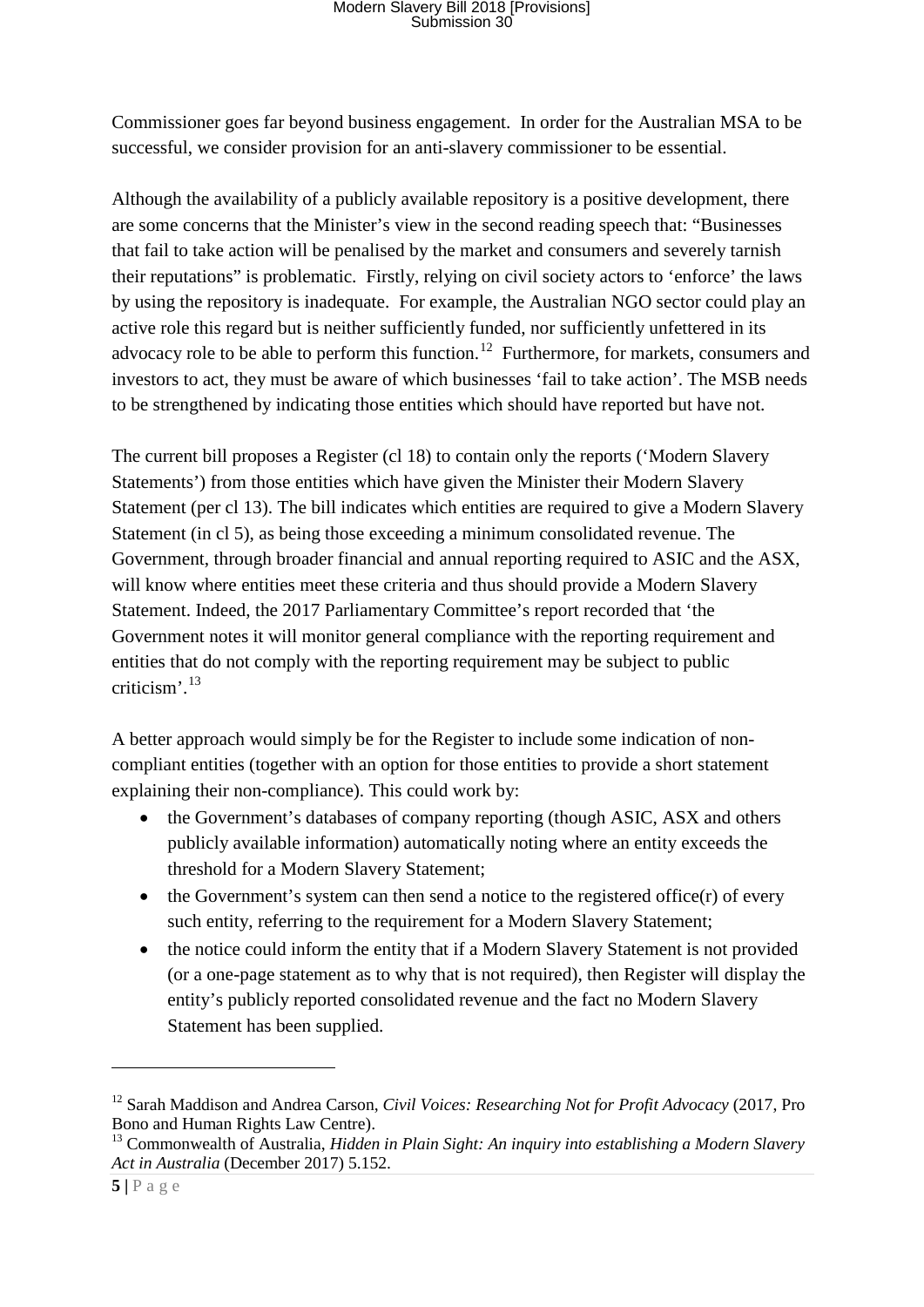This approach would be consistent with many aspects of the *Open Government National Action Plan*, including Datasets and innovation, Corporate and administrative reporting, and Enhancing public participation. This approach would also save the Government's time and resources in having to 'monitor ... entities that do not comply with the reporting requirement [and related] public criticism'.

#### **(b) Guidance on the Reporting Requirement**

We commend the Government's commitment (in the Minister's Second Reading Speech) to work with business and civil society in developing guidance about the reporting requirement, and the 2018 budget allocation of a dedicated Modern Slavery Business Engagement Unit within Government. There is existing international guidance on reporting, and the earlier duediligence work that must inform reporting, which the Government expressly endorsed in the Regulatory Impact Statement accompanying this bill:

Government intervention is consistent with the UN *Guiding Principles on Business and Human Rights* (UN Guiding Principles), which require companies to respond to human rights impacts that are 'directly linked to their operations, products or services.' The UN Guiding Principles are not legally binding on Australia as a matter of international law. However, Australia supports the UN Guiding Principles and encourages businesses to apply them in their operations.

Accordingly the guidance on reporting and due diligence, which the Government will subsequently issue, should be consistent with the UN Guiding Principles. How reporting and due diligence occurs under UN Guiding Principles is being further developed through OECD processes around the *Guidelines on Multinational Enterprises*, which the Australian Government also supports. Accordingly, the Government should draw on these for Australian guidance, rather than draft and implement inconsistent guidance. The OECD has issued numerous guidelines including its 2018 general 'Due Diligence Guidance for Responsible Business Conduct'.

#### **(c) Definitions**

We argue that it is essential to include definitions of key terms in the Australian MSA, rather than provide definitions subsequently. Accordingly, we recommend the bill be amended to include some key definitions. Two significant terms are 'supply chain' and 'operations' – essential concepts in how the proposed scheme is to work. We realise the Government proposes to define these terms later. The Explanatory Memorandum says 'The Australian Government will clearly explain and clarify the terms 'risks', 'operations', 'supply chains', 'due diligence' and 'remediation processes' in formal administrative guidance'. Parliament should specify what it envisages in these central concepts or, at the very least, give some indication or criteria by which the executive should define these.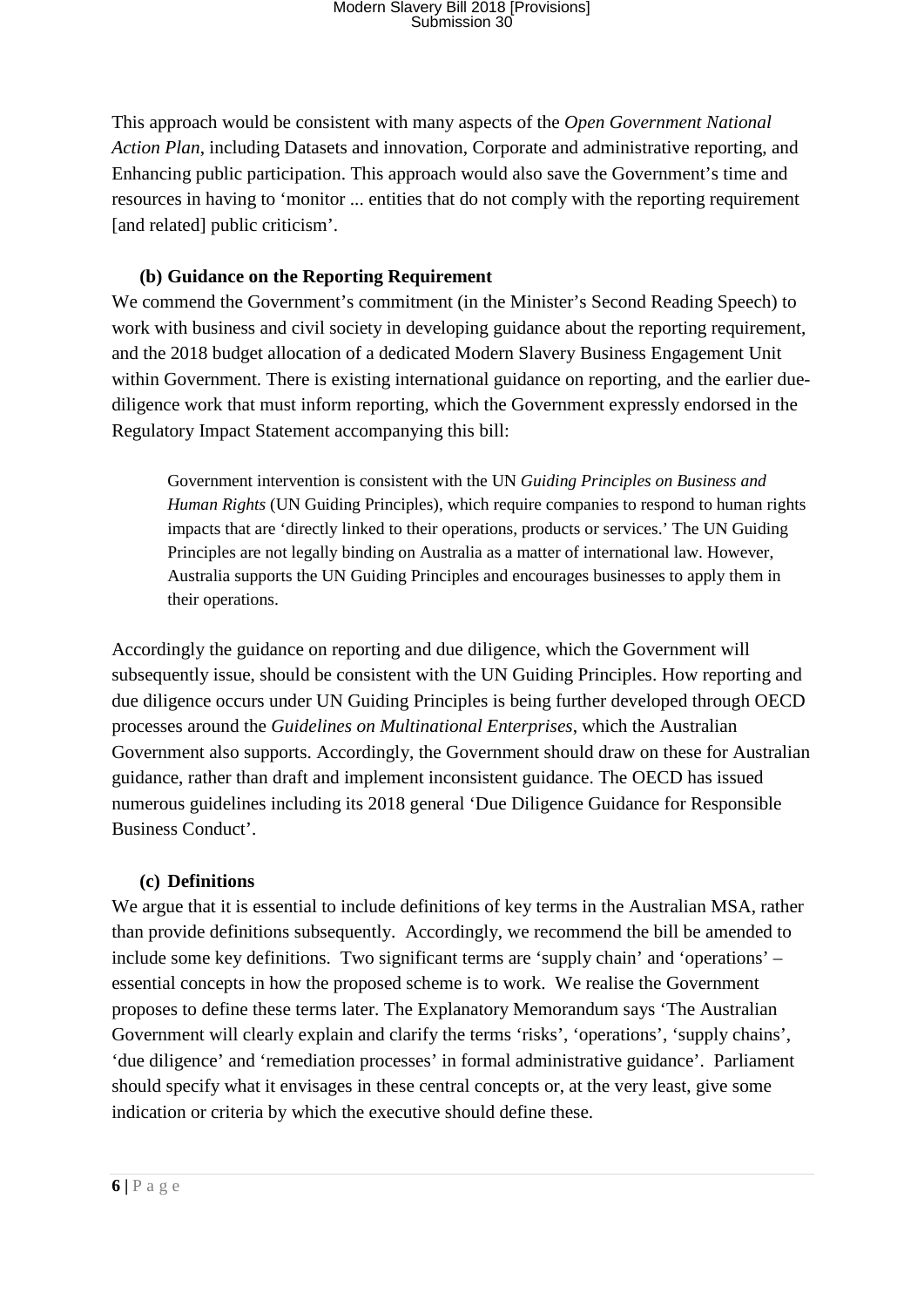The concepts 'supply chain' and 'operations' are used in these places in the MSB:

- In its Long Title: 'A Bill for an Act to require some entities to report on the risks of modern slavery in their **operations and supply chains** and actions to address those risks, and for related purposes'.
- In what is required in a Modern Slavery Statement under cl  $16(1)$  (which is the key function of the whole scheme): 'A modern slavery statement must ... (b) describe the ... **operations and supply chains** of the reporting entity; and (c) describe the risks of modern slavery practices in the **operations and supply chains** of the reporting entity'.

[Emphasis added]

There is already international guidance on these terms (through the UN Guiding Principles and the OECD) and the 2017 Parliamentary Committee recommended that these be considered in defining these terms. The concept of Parliament legislating a general requirement, for its application to later be determined by the executive of the day, is essentially a regulatory 'blank cheque' and effectively abrogating parliament role. This course is discouraged by Parliament, <sup>[14](#page-6-0)</sup> the Australian Law Reform Commission, <sup>[15](#page-6-1)</sup> and the Administrative Review Council. [16](#page-6-2)

Particularly for 'supply chains', it is unclear whether this would include only direct contractors or also further 'tiers' of goods and services beyond direct contractors, and whether it goes down (to distribution) as well as up (to originators of material). A suitable definition might be as follows:

"supply chain" means the network of organizations that cooperate to transform raw materials into finished goods and services for consumers. It includes parties with which the reporting entity has a direct or indirect business relationship and which either (a) supply products or services that contribute to the entity's own products or services, or (b) receive products or services from the entity.

This proposed definition has been drawn from two key international publications from the OECD and UN.<sup>17</sup> We recognise there are aspects in that which may have some ambiguities, but this given the Act envisaged a review period at three years, this can be one area covered in that review.

**.** 

<span id="page-6-0"></span><sup>14</sup> Senate Standing Committee for Scrutiny of Bills 2012 *Final Report*, 5.1-5.9.

<span id="page-6-1"></span><sup>15</sup> Australian Law Reform Commission (2016 *Fundamental Freedoms* report, 17.23-17.32.

<span id="page-6-2"></span><sup>16</sup> Administrative Review Council (1992 *Rule Making by Commonwealth Agencies* report, 1.1-1.3).

<span id="page-6-3"></span><sup>&</sup>lt;sup>17</sup> Business for Social Responsibility, *Supply chains and the OECD Guidelines for Multinational Enterprises* (2010, Discussion Paper for the OECD), 4: explanation of "supply chain"; and Office of the UN High Commissioner for Human Rights, *The Corporate Responsibility to Respect Human Rights: An Interpretive Guide* (2012, UN doc HR/PUB/12/02), 8: explanation of "value chain".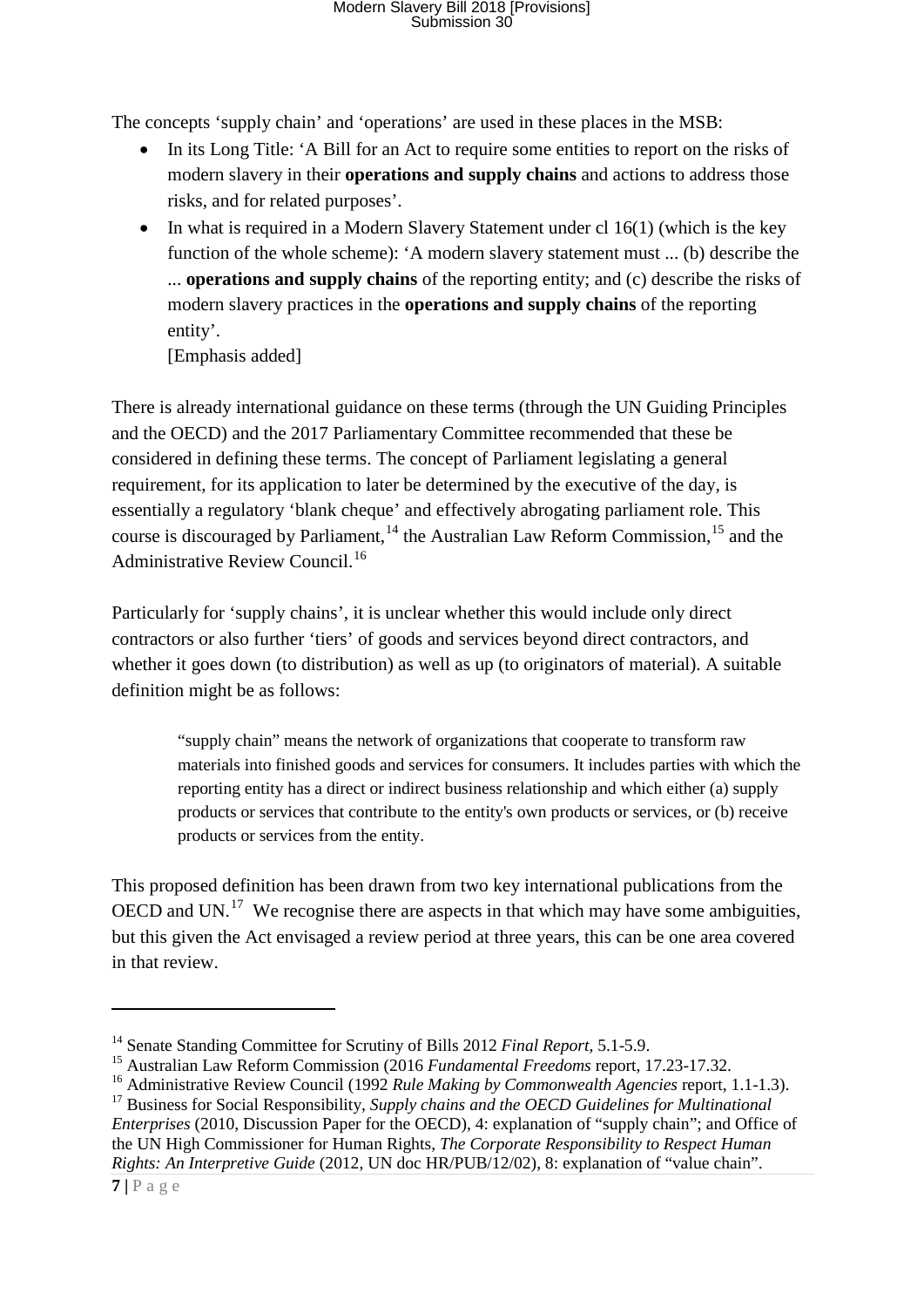#### **(d) Selection of reporting companies**

According to the MSB, companies with an annual turnover of \$100 million or more will be required to report under a MSA. It is disappointing that this threshold is significantly higher than the UK MSA's £36 million threshold, which is approximately \$60 million Australian dollars.

Internationally, a number of approaches have been taken to the selection of companies for reporting. As stated, the UK uses a monetary threshold. The French due diligence laws use a number of employees as a reporting threshold. The USA's Dodd Frank Act applies to all companies if they manufacture or contract to be manufactured products for which conflict minerals are necessary to functionality or production of the product.<sup>[18](#page-7-0)</sup> Conflict minerals represent a particular risk and other products and industries are also known to present particular modern slavery risks. Certain countries and regions are known to present higher risks of modern slavery, such as the Asia Pacific region. Other laws apply only to vulnerable groups, such as the Dutch child labour law.

Given that these laws are all relatively recent, it is recommended that further consideration be given to selection of reporting companies and that at the time of the three-year review, alternative, extended or supplementary reporting selection be considered.

#### **(e) Quality of reporting**

The quality of reporting under the MSA will be key. Rather than the UK MSA, it is worth considering the slightly longer experience of reporting on human rights violations in supply chains in the United States regulation of conflict minerals. In 2010, as part of a major financial services reform known as the Dodd-Frank Act,  $^{19}$  $^{19}$  $^{19}$  the US Congress adopted a reporting requirement in relation to conflict minerals from the Great Lakes region of Africa in supply chains.

The Dodd Frank Act provides some useful insights in this regard. For example, initial responses to the first wave of reports to the Dodd Frank Act in 2014 disagreed as to whether the standard of reporting was adequate, and NGOs continued to argue that the reports did not meet the OECD due diligence standard.<sup>[20](#page-7-2)</sup> A more detailed review of the 2014 reports, by Professor Jeff Schwartz of the University of Utah, with quantitative data on all reports (over 1300) and qualitative data on the largest companies (over 200), agreed that the quality of reports was inadequate.<sup>21</sup> The SEC rules were too complex and the compliance was

-

<span id="page-7-0"></span> $18$  The only exclusion was retailers who only apply branding to a pre-manufactured product whose supply chain they did not control.

<sup>&</sup>lt;sup>19</sup> Dodd-Frank Wall Street Reform and Consumer Protection Act.

<span id="page-7-2"></span><span id="page-7-1"></span><sup>&</sup>lt;sup>20</sup> Holly Cullen, The Irresistible Rise of Human Rights Due Diligence: Conflict Minerals and Beyond' (2016) 48 *The George Washington International Law Review* 743, 769. <sup>21</sup> Jeff Schwartz, 'The Conflict Minerals Experiment' (2016) 6 *Harvard Business Law Review* 129.

<span id="page-7-3"></span>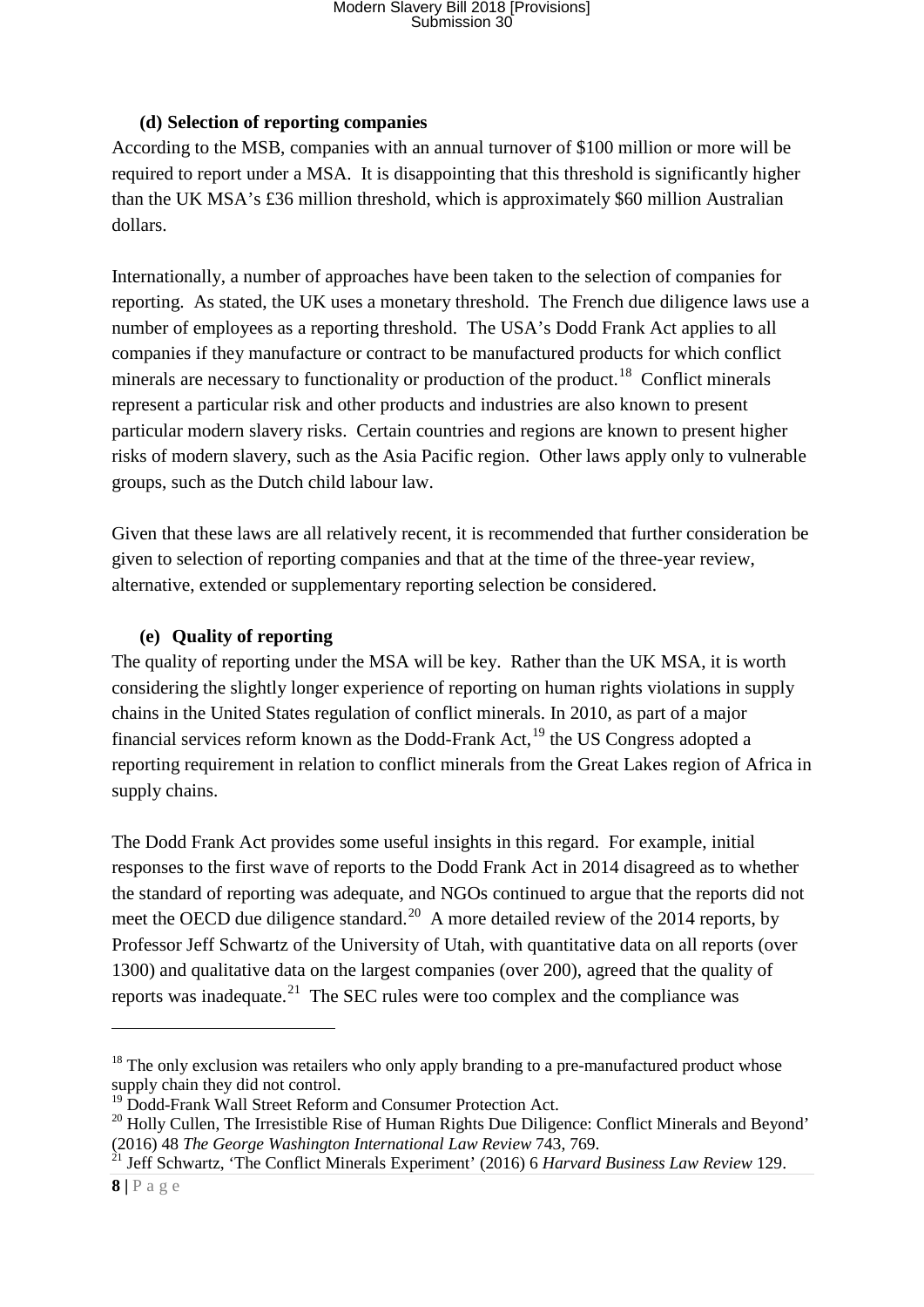'shallow, almost cynical'.<sup>22</sup> The reporting process, while flawed, did result in companies admitting that there were conflict minerals in their supply chains, and encouraged companies to work with NGOs to identify processing facilities that were free of conflict minerals. As a result, Schwartz argues that the report process is worthwhile and worth reforming. He proposed a simpler reporting process, requiring companies only to identify their mineral processing facilities and to state whether these facilities were conflict free. It is worth noting that analysis such as that undertaken by Schwartz is only possible because the company filings on compliance with the conflict minerals rule are held centrally by the SEC. This supports the idea of establishing a central register of reports under the Bill, and making such a register publicly accessible.

The quality of reporting under the conflict minerals rule has improved over time. The most recent data provided by United States Government Accountability Office demonstrates that the percentage of reports identifying the sources of minerals improved from 30% to 49% between 2014 and 2015, and continued to improve to 53% in the 2017 reports.<sup>23</sup> Interestingly, despite SEC Division of Corporate Finance issuing a statement in April 2017 that it would not recommend enforcement against non-reporting companies, the number of reports in 2017 was comparable to the two previous years.<sup>24</sup> However, many reporting companies stated that they continue to have challenges in monitoring their supply chains, which suggests that Schwartz' recommendation of a simpler report continues to be worth considering. Schwartz also recommends a severe penalty for non-reporting, arguing that the current regime provides little intrinsic incentive for companies to report.

The rule originally required that companies publish the report on their websites, but this provision was found to be unconstitutional by a federal appeals court as contrary to the First Amendment guarantee of freedom of expression as it was compelled expression.<sup>[25](#page-8-3)</sup> A similar provision if added to the Bill would be unlikely to face challenge, as it would not be a burden on the implied freedom of political communication – the reports were seen by the American courts as commercial rather than political expression.

Lessons for the MSB and MSA:

• Requiring publication of reports is seen by policy-makers (such as the SEC) as desirable; the striking down of the publication requirement would not be repeated in

1

<span id="page-8-3"></span>

<span id="page-8-1"></span><span id="page-8-0"></span><sup>22</sup> Ibid, 133. <sup>23</sup> United States Government Accountability Office, Report to Congressional Committees, *Conflict Minerals: Company Reports on Mineral Sources in 2017 Are Similar to Prior Years and New Data on Sexual Violence Are Available*, 28 June 2018[, https://www.gao.gov/assets/700/692851.pdf.](https://www.gao.gov/assets/700/692851.pdf)<br><sup>24</sup> Schwartz, 162-63, notes that the penalties for non-reporting were light, suggesting that the existence

<span id="page-8-2"></span>of a penalty for non-reporting was probably never a significant factor in a company's decision on whether or not to comply with the rule.<br><sup>25</sup> *Nat'l Ass'n of Mfrs. v. SEC et al.*, 748 F.3d 359 (D.C. Cir. 2014).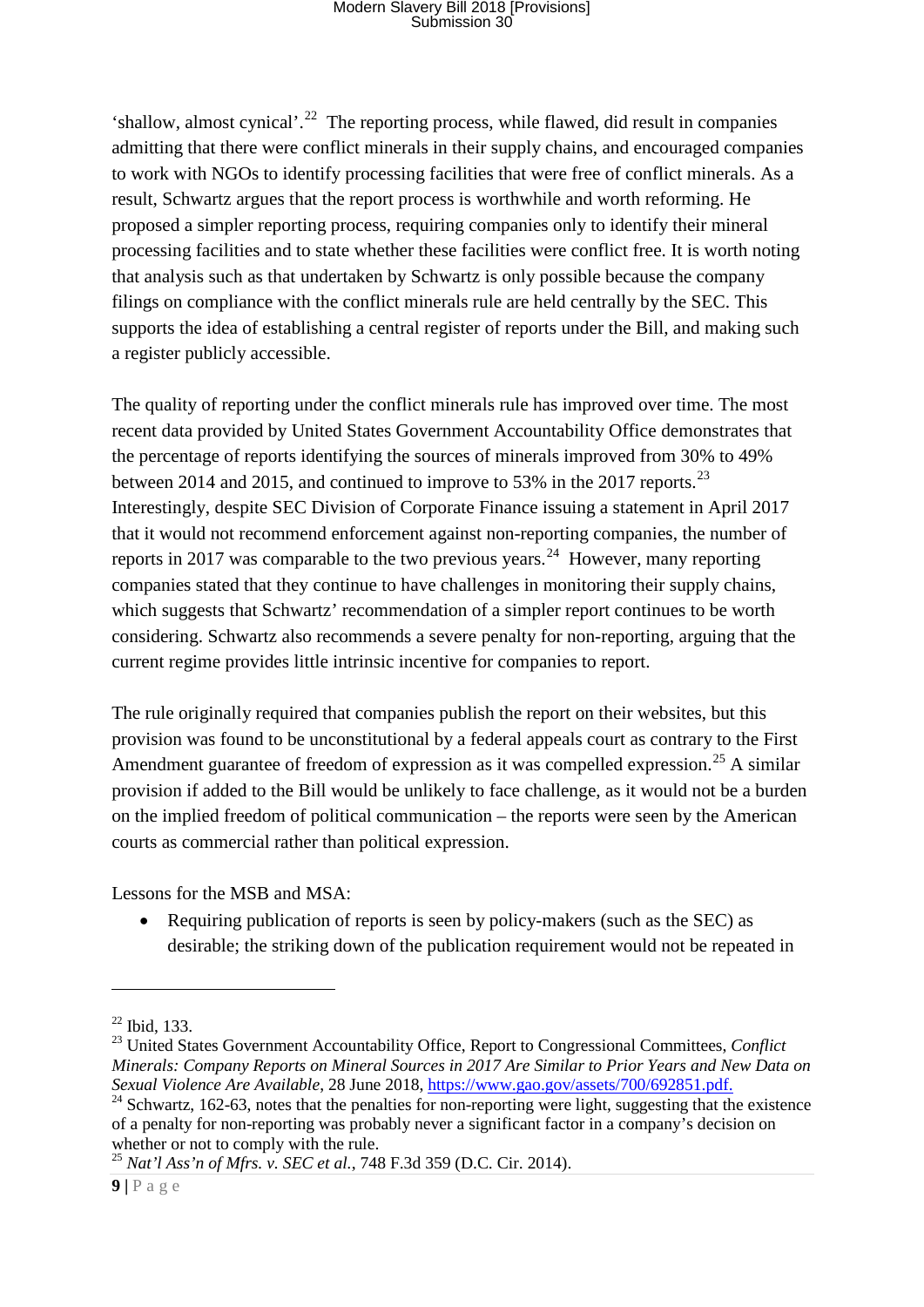Australia in the absence of a constitutional level rule similar to the US First Amendment; this is not a case where the implied freedom of political communication would be burdened by the government as the American courts recognised the Dodd-Frank Act reporting as commercial rather than political expression; in addition, the First Amendment guarantee of freedom of expression is broader than most other constitutional and international rights to freedom of expression;

- Holding reports in a central, accessible location facilitates independent analysis and therefore legitimacy of the reporting system;
- There may be advantages to linking supply chain reporting to other forms of corporate regulation rather than having it as a free-standing duty with no government agency conducting oversight;
- Reporting requirements that are vague and complex are less likely to result in useful reports, and will encourage companies to give vague and non-informative reports; a simpler and more specific reporting requirement will make it easier for the market and civil society to respond to companies that do or do not take action to eliminate modern slavery in their supply chains;
- The quality of reporting may be disappointing in the early years, but may improve over time as companies learn how to improve their reports and take advantage of external expertise to support reporting;
- In order to incentivise companies to report, significant penalties for non-reporting are worth considering; if penalties are legislated they must be consistently enforced.

#### **4. Importance of existing legislative provisions**

<span id="page-9-0"></span>Although businesses play an essential role in identifying and tackling modern slavery, existing laws could be used more effectively to regulate workplaces and report on and prosecute cases of slavery and trafficking. To this end, the role of anti-slavery commissioner, as discussed above, could play a very useful role in addressing modern slavery across a number of legal areas including workplace exploitation, bonded labour, trafficking, prosecution of offenders and support for victims.

While the focus of the MSB is to "require certain large businesses and other entities in Australia to make annual public reports (Modern Slavery Statements) on their actions to address modern slavery risks in their operations and supply chains", there is undoubtedly a relationship between this and matters related to the employment relations of labour migrants, especially in Australia. That is, there remain predictions of a shortfall in labour supply within prognoses of Australian labour force capacity. Undoubtedly, temporary labour migration provides a direct route to meeting this shortfall, thus creating the urgency for analytical lens about Modern Slavery to be cognisant of the link between this and temporary labour migration. Thus, it is important to also consider the MSB from the perspective of the system of employment relations for labour migrants.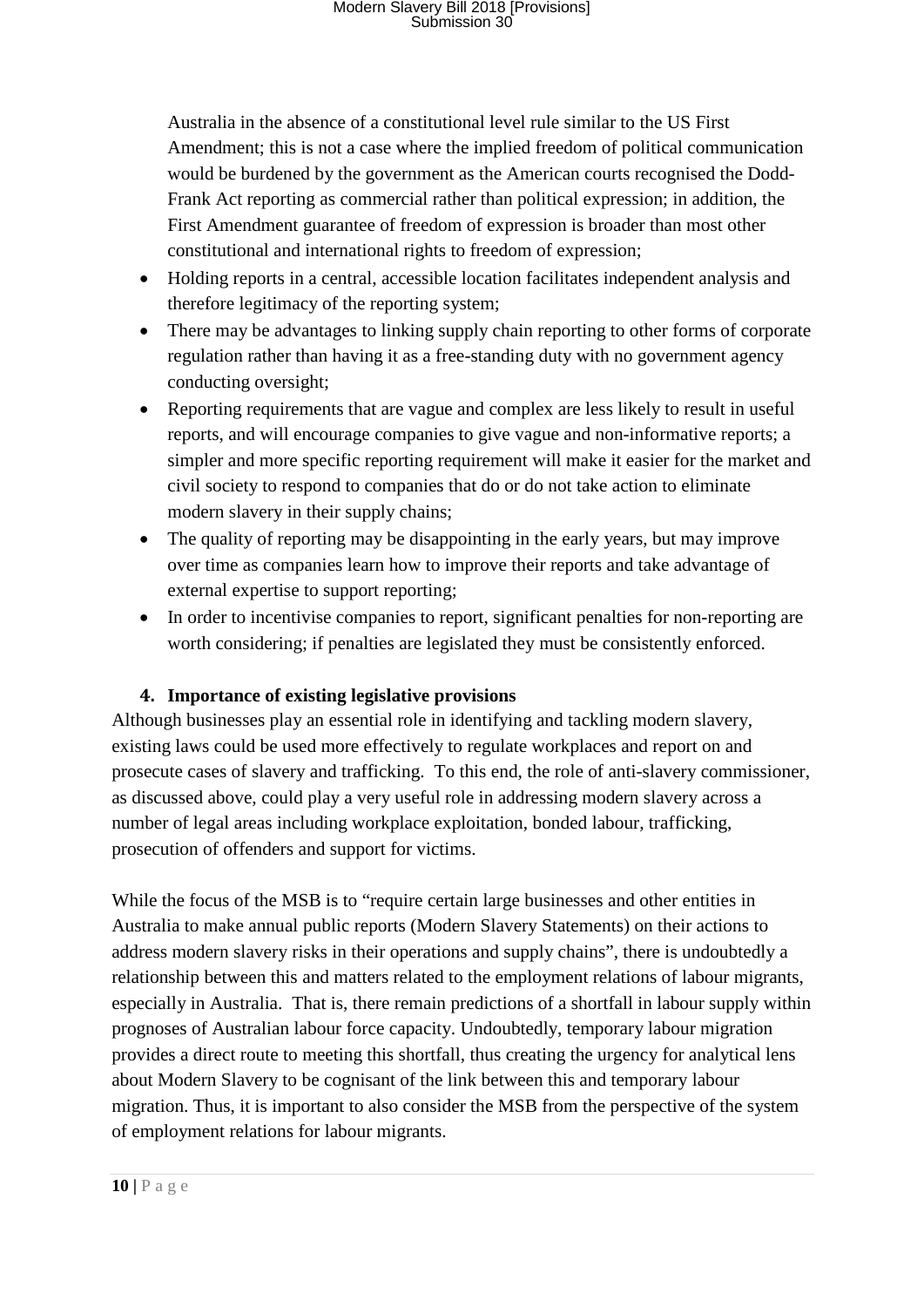Since the mid-1990s, socio-economic trends linked to temporary labour migration have exerted considerable stress on the agility of the employment relations system to craft responses that maintain both equality and protection for all employees in Australia. The controversy surrounding the administration of 457 Visas from 1996-2007, the incidents relating to the status of international students, most particularly the 2015 *"7-eleven case"* and now matters pertaining to backpackers and seasonal workers in the horticultural industry are examples of these trends. The subsequent enactment of the *Migration Legislation Amendment (Worker Protection) Act, 2008 ('Worker Protection Act')* and the *Fair Work Amendment (Protecting Vulnerable Workers) Act 2017* have gone a long way towards restating principles of both equality and protection for temporary labour migrants who are contributing to the overall wealth of Australian society by living and working here*.*  Nonetheless there remain gaps.

The first is about the phenomenon of "wage theft" as exposed by the *"7-eleven"* case amongst international students, but also amongst temporary labour migrant workers in the horticultural industry. The second, related, challenge is that faced by temporary labour migrants working as part of the gig economy (e.g. food delivery agents) in being recognised as workers and hence having access to rights and conditions that enable them to secure living wage from their work in Australia.

The relationship of these gaps to the focus of the MSB is that the work performed by those in the horticultural industry and the gig economy feature in supply chains. Therefore, the following is suggested:

- Supports provided to businesses reporting under the MSA should include information on risk sectors. Within Australia, these include those mentioned above.
- The work of those in the gig economy must recognised as a legitimate form of work that then enables them to secure the rights and conditions that will assist them earn a living wage in Australia and be afforded rights and protections.
- The Fair Work Ombudsman's Office should be adequately equipped to investigate and monitor these areas of the labour market, and take action against employers where required.

#### **4. Conclusion**

<span id="page-10-0"></span>The MSB is welcomed by the authors and contains some positive provisions. Gaps remain, including enforcement, guidance, definitions, selection of reporting companies, and ensuring the quality of reporting. In addition, existing employment and criminal laws could be used more effectively and it is felt that an anti-slavery commissioner could play an essential role in developing a 'joined-up' approach.

The three year review will be essential to ensuring the effectiveness of the reporting requirement. It is recommended that robust qualitative and quantitative data collection